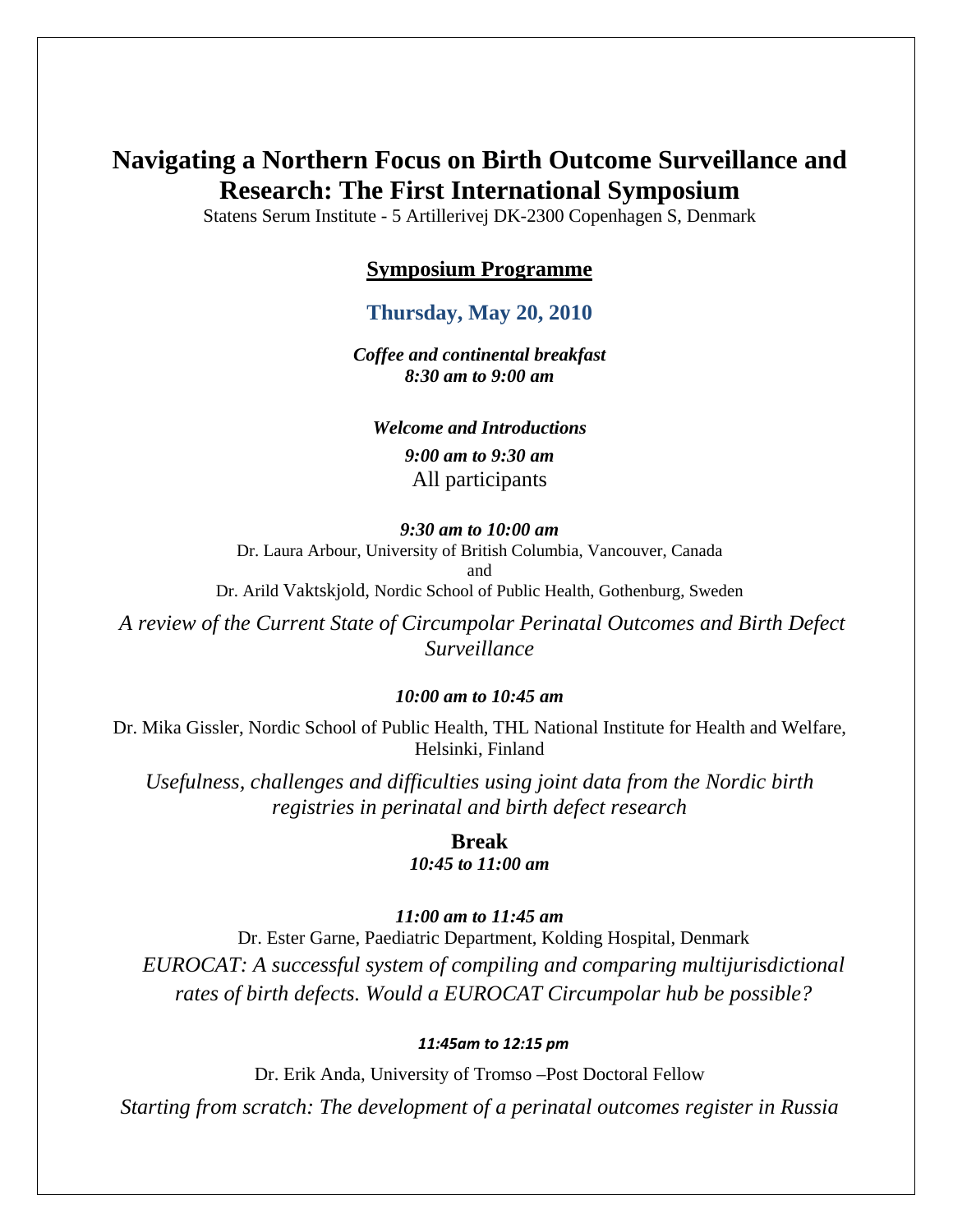#### *12:15 pm to 1:00 pm*

Dr. Jon Øyvind Odland, University of Tromso

*The use of registries in the context of climate change and human adaptation* 

## **Lunch**

*1:00 pm to 1:45 pm* 

#### *Roundtable discussion 1:45 pm to 3:15 pm*

*International Roundtable perspectives on surveillance systems in place, in development and under consideration:* Janine Schoellhorn (Alaska), Shannon Ryan, (Yukon), Dr. Geraldine Osborne, (Nunavut), Dr. Flemming Stenz (Greenland), Dr. Vyacheslav Chasnyk (St. Petersberg) (each participant will have 10 minutes to discuss the challenges and successes of carrying out maternal/birth defect surveillance in the North)

#### *3:15 pm to 4:30 pm*

Facilitated discussion to plan for Northern initiatives (*Jon Øyvind Odland, University of Tromso*)

#### **Participants and Invited Guests**

- 1. Ester Garne, Pediatrician, Paediatric Department, Kolding Hospital, Denmark
- 2. Arild Vaktskjold, Assistant Professor, Nordic School of Public Health in Gothenburg, Sweden
- 3. Vyacheslav Chasnyk, Professor, Saint-Petersburg State Pediatric Medical Academy
- 4. Vladimir Melnikov, Professor, Institute of Physiology, SB RAMS, Novosibirsk, Russia
- 5. Mika Gissler, Professor, Nordic School of Public Health, Gothenburg, Sweden & THL National Institute for Health and Welfare, Helsinki, Finland
- 6. Flemming Stenz, Chief Medical Officer of Health, The National Board of Health, Nuuk, Greenland
- 7. Janine Schoellhorn, Epidemiologist, Alaska Department of Health and Social Services, Division of Public Health, Section of Women's, Children's and Family Health, MCH Epidemiology Unit, Anchorage, Alaska Public Health Alaska
- 8. Shannon Ryan, Birth Defects surveillance, Health and Social Services, Yukon
- 9. Geraldine Osborne, Deputy Chief Medical Officer of Health, Department of Health and Social Services, Nunavut
- 10. Shakalis Dmitry, Saint-Petersburg State Pediatric Medical Academy. Neonatology Research Fellow
- 11. Inge-Merete Nielsen, Pediatrician Greenland Copenhagen
- 12. Erik Anda, Post Doctoral Fellow, University of Tromso (speaker)
- 13. Anders Erikson, PhD student , University of Victoria (observer)
- 14. Juan Andres Leon, Maternal Child Health, Public Health Agency of Canada
- 15. Laura Arbour, Associate Professor, University of British Columbia
- 16. Jon Øyvind Odland, Professor of Obstetrics and Community Health University of Tromso

This Symposium is an activity of the International Union of Circumpolar Health Birth Outcomes and Birth Defect Working Group, **sponsored** in part by the Tromso Climate & Human-Environment-and-Health

Research Strategy Centre, the Public Health Agency of Canada, the CIHR Circumpolar Team Grant and the Nordic Council of Ministers, Arktiske samarbeidsprogram.

**Organizing Committee:** Laura Arbour, Jon Odland, Flemming Stenz, Arild Vaktskjold